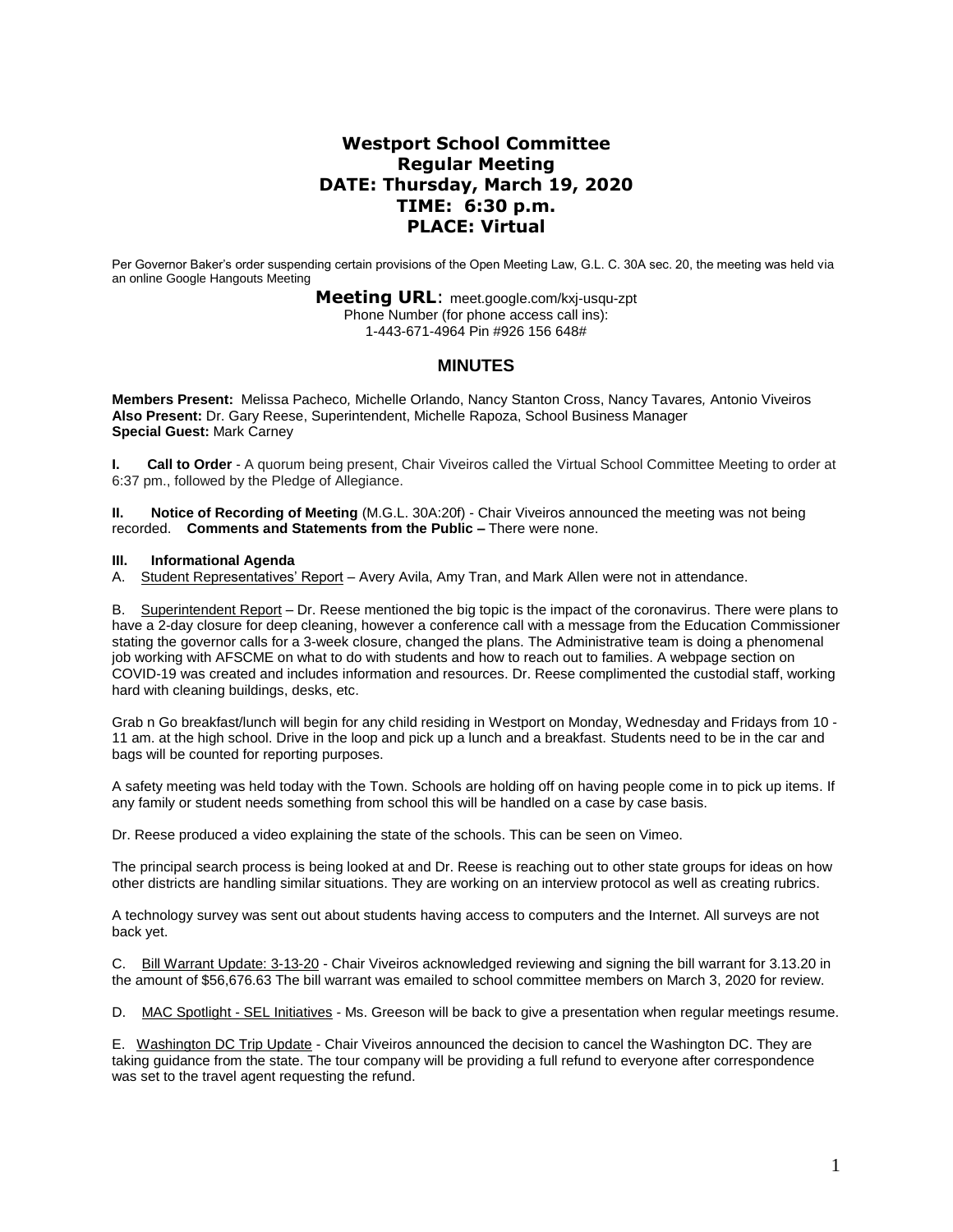F. Subcommittee Updates - The School Building Committee had a virtual meeting on March 18, 2020. They learned that the DEP will not allow a slope on the site. They are looking into the campground site for a possible well. The last steel shipment is coming in. They are still working, following OSHA guidelines and monitoring the site.

G. Superintendent Evaluation Process and Timeline - Chair Viveiros appointed Nancy Tavares to take the lead by setting up a timeline, schedule and criteria for the evaluation. This year SC members will not be changing due to Ms. Tavares running unopposed. Ms. Tavares will email members and report back to the committee.

## **IV. Action Agenda**

A. Review and Act on 2020-2021 School Choice Program - Dr. Reese reported that 6 out of 11 schools in the neighboring communities offer School Choice. Dr. Reese is recommending upon approval to offer a few seats in grades 10,11, and 12. Discussion was held on the costs School Choice incurs compared to the revenue of \$5,000 per student.

A motion was made not to offer School Choice for the following school year 2020-2021. Motion by Tavares, seconded by Orlando 5/0/0

B. Review and Act on Minutes of Tuesday, February 27, 2020 Work Session and Thursday, March 5, 2020 - A motion was made to approve the Minutes of Tuesday, February 27, 2020 Work Session and Thursday, March 5, 2020.

Motion by Stanton Cross, seconded by Orlando 5/0/0

C. Review and Act on a WEF \$3000 Grant for WJSH Resiliency School - This grant helps with funds for after school day learning.

A motion was made to approve the WEF \$3000 Grant for WJSH Resiliency School. Motion by Orlando, seconded by Stanton Cross 4/0/1 (Tavares abstained)

D. Review and Act on a WEF \$750 Grant for WJSH SAT Preparation Course - This grant provides funding for teachers, so that students can have extra practice with the SATs.

A motion was made to approve the WEF \$750 Grant for WJSH SAT Preparation Course. Motion by Pacheco, seconded by Stanton Cross

E. Review and Act on the Student Opportunity Act - Dr. Reese does not have the document today. The plan deadline has been delayed. Ms. Orlando would like clarification about whether the funds are coming from Chapter 70 and where the funds are going. Ms. Rapoza will get further clarification.

F. Review and Act on the WCS Internal Control Manual for Federal Grants - During an annual audit for the Town and schools, while following correct procedures, it was noted there was no manual for documentation. Melissa Sousa has now documented the procedures in writing in a manual entitled *Westport Community Schools Internal Control Manual for Federal Grants*. Ms. Pacheco requested additional time to review the manual. Ms. Rapoza verified that approval can wait closer to the end of the school year.

G. Review and Act on Policies:

1. New - JBB

2. Revised - IGD, IHBEA, IE, IGA, IHAM, IGB, ID, IHB, IC/ICA, JFBB-1, JH, JEB, JF, JC, JB, JHD, JCA, JII, JLCC, JJA, JICFA, JRD, JRA, JICH, JJH-R, BEDH, JFABD, JFABE, JFABF, JIH 3. Remove – JLA, JLD, JP

A motion was made to approve the entire policies listed above in items 1. and 2., removing policies listed under 3.

Motion by Pacheco, seconded by Orlando 5/0/0

**V. Routine Matters -** Correspondence and Notices - Chair Viveiros informed members that Dr. Reese has a MOA from the union for review. A meeting to review this will take place.

A question was asked about how the community will know about the Grab n Go breakfast/lunch program. Communication was sent out as a "one call" and posted on Facebook. Ms. Rapoza is talking to many schools across the state and they have shared a calculation formula to determine the number of breakfast and lunch bags to distribute. They are trying to keep the waste down and also working with the Council on Aging about this issue. Unfortunately, the extra food cannot be donated and there are specific food handling guidelines that need to be followed.